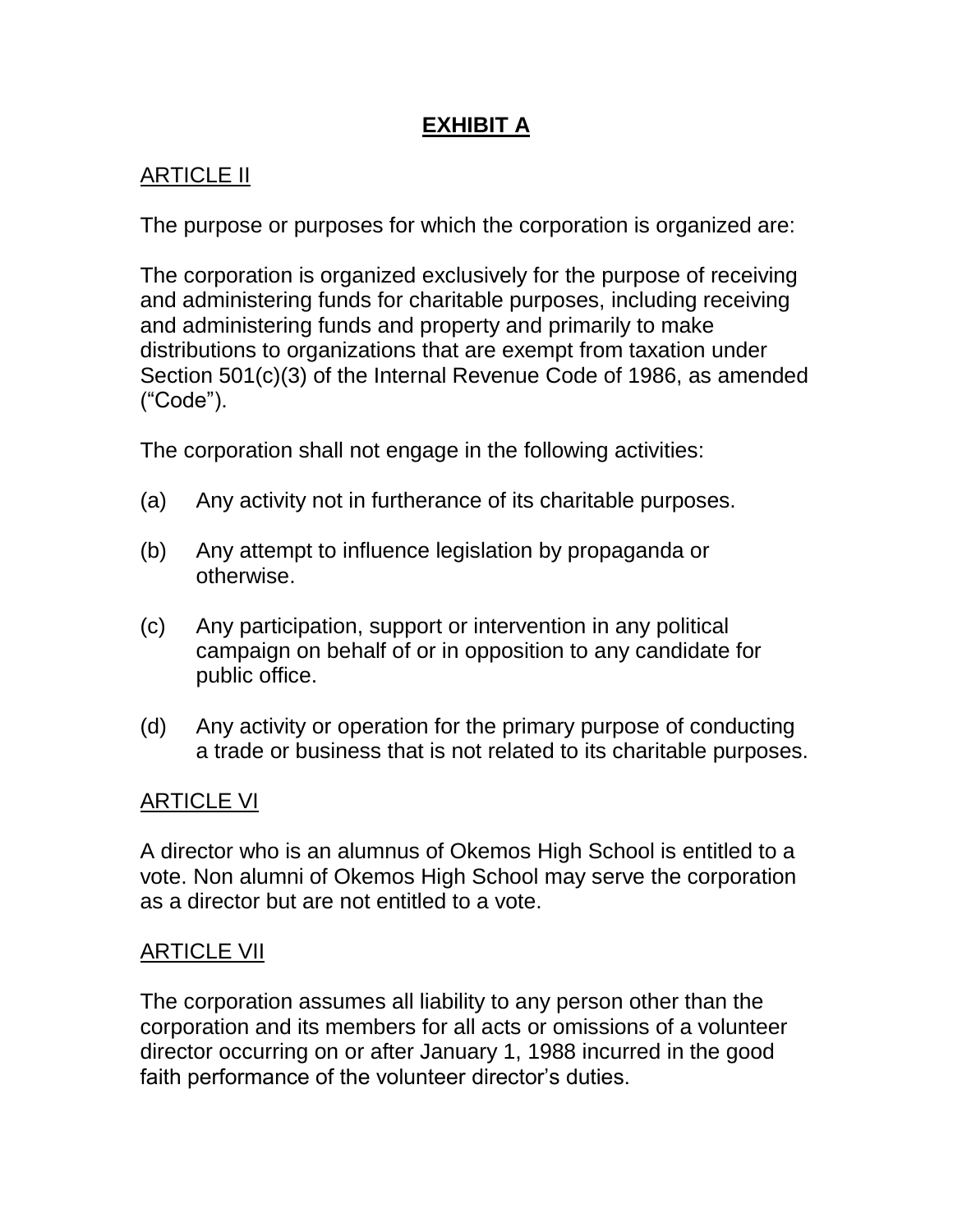Further, the corporation assumes the liability for all acts or omissions of a volunteer director, volunteer officer or other volunteer occurring on or after January 1, 1988 if all of the following are met:

- (a) The volunteer was acting or reasonably believed he or she was acting within the scope of his or her authority;
- (b) The volunteer was acting in good faith;
- (c) The volunteer's conduct did not amount to gross negligence or willful and wanton misconduct;
- (d) The volunteer's conduct was not an intentional tort; and
- (e) The volunteer's conduct was not a tort arising out of the ownership, maintenance or use of a motor vehicle for which tort liability may be imposed under section 3135 of the insurance code of 1956, 1956 PA 218, MCL 500.3135.

If the Michigan Non Profit Corporation Act is subsequently amended to further limit or eliminate the liability of a volunteer director or volunteer officer, then a director of officer of the corporation (in addition to the circumstances in which a director or officer is not personally liable as set forth above) shall not be liable to the corporation to the fullest extent permitted by the Michigan Non Profit Corporation Act, as amended.

Any repeal or modification of this Article VII by the directors of the corporation shall not adversely affect any right or protection of a director of the corporation existing at the time of such repeal or modification.

#### ARTICLE VIII

The net earnings of the corporation shall be devoted exclusively to its charitable purposes. The corporation's net earnings shall not inure to the benefit of its directors, officers, volunteers and employees or any other person or entity, except that the corporation may pay reasonable expenses and compensation for services rendered and may pay fair value for property purchased from any source.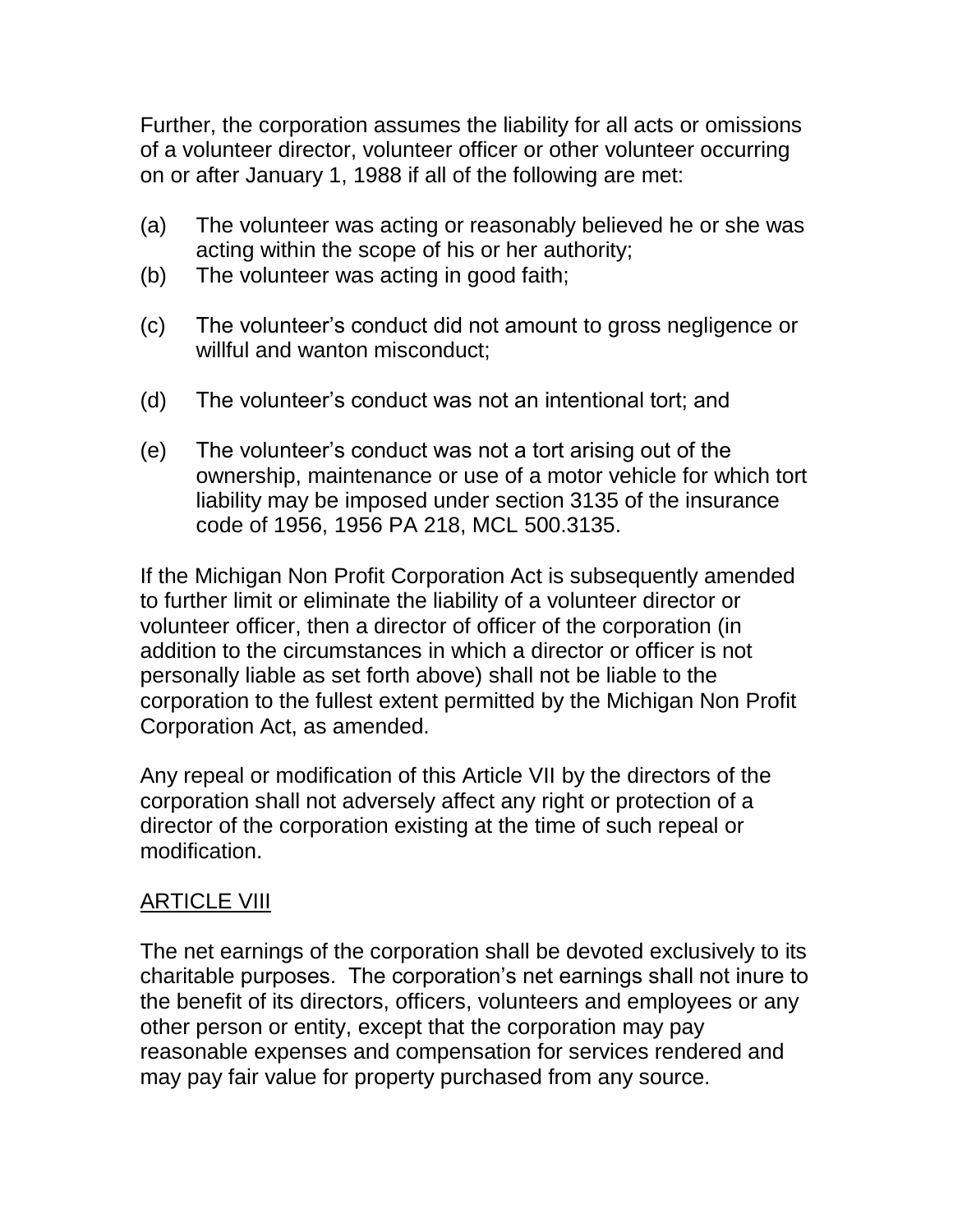### ARTICLE IX

Upon dissolution of the corporation, no director, officer, employee or any other person or entity shall be entitled to receive its remaining money or property, except that the balance of all the money and other property of the corporation, after payments of all debts and obligations of the corporation, shall be distributed to any organization of similar purpose which is exempt from taxation under Section 501(c)(3) of the Code, as determined by the directors of the corporation.

# <u>ARTICLE X</u>

When a compromise or arrangement or a plan of reorganization of this corporation is proposed between this corporation and its creditors or any class of them, a court of equity jurisdiction within the state, on application of this corporation or of a creditor or an application of a receiver appointed for the corporation, may order a meeting of the creditors or class of creditors to be affected by the proposed compromise or arrangement or reorganization, to be summoned in such manner as the court directs. If a majority in number representing ¾ in value of the creditors or class of creditors to be affected by the proposed compromise or arrangement or a reorganization, agree to a compromise or arrangement or a reorganization of this corporation, as a consequence of the compromise or arrangement, the compromise or arrangement and the reorganization, if sanctioned by the court to which the application ahs been made, shall be binding on all the creditors or class of creditors and also on this corporation.